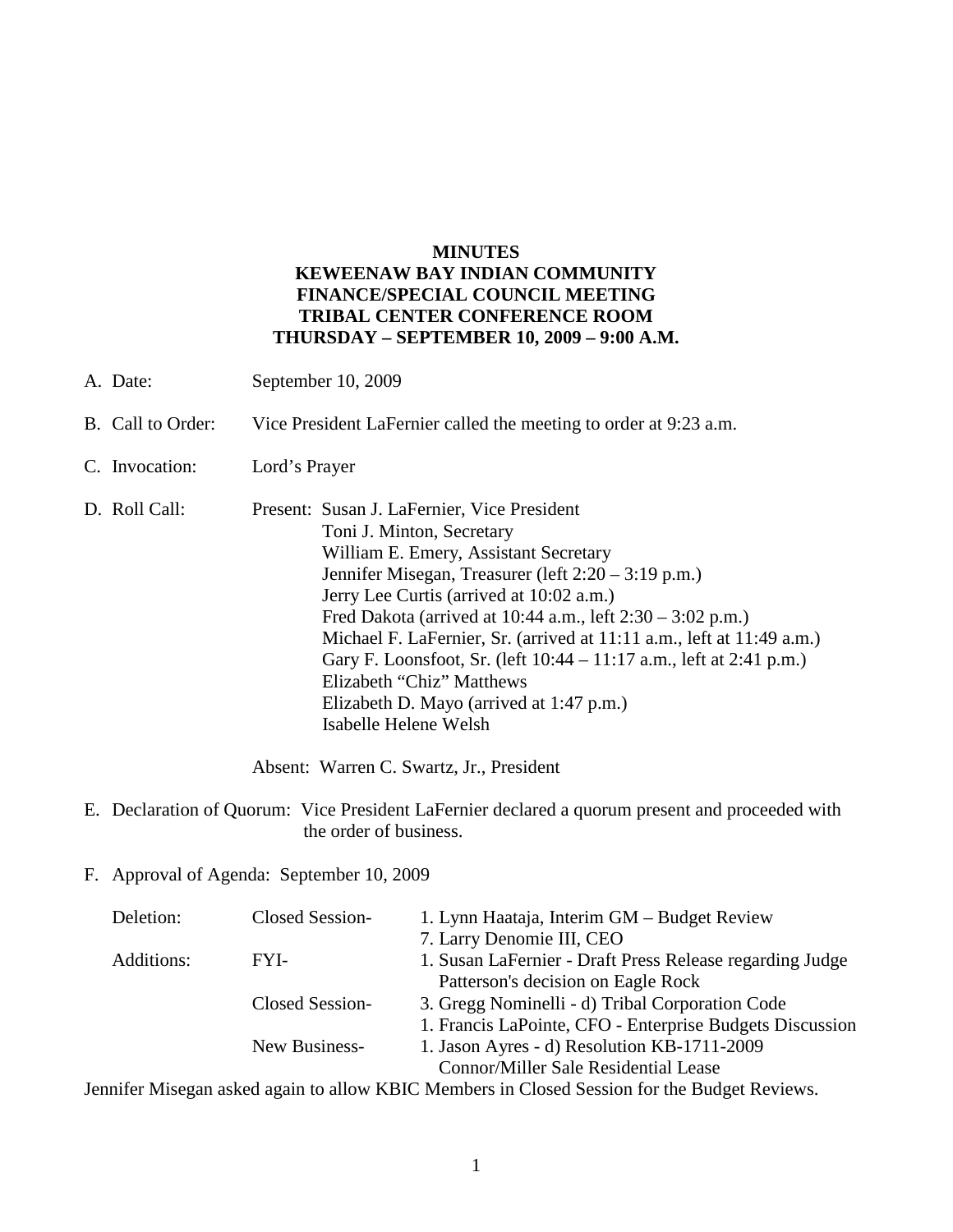**MOTION MADE BY GARY F. LOONSFOOT, SR. TO APPROVE THE AGENDA WITH THE CHANGES. SUPPORTED BY WILLIAM E. EMERY. SIX IN FAVOR (Toni J. Minton, William E. Emery, Jennifer Misegan, Gary F. Loonsfoot, Sr., Elizabeth "Chiz" Matthews, Isabelle H. Welsh), OPPOSED - 0, ABSTAINING - 0, FIVE ABSENT (Warren C. Swartz, Jr., Jerry Lee Curtis, Fred Dakota, Michael F. LaFernier, Sr., Elizabeth D. Mayo), MOTION CARRIED.**

- G. For Your Information:
	- 1. Draft Press Release regarding Judge Patterson's decision on Eagle Rock
- H. Approval of Meeting Minutes:
	- 1. June 6, 2009

**MOTION MADE BY TONI J. MINTON TO APPROVE THE JUNE 6, 2009 MEETING MINUTES. SUPPORTED BY WILLIAM E. EMERY. FIVE IN FAVOR (Toni J. Minton, William E. Emery, Gary F. Loonsfoot, Sr., Elizabeth "Chiz" Matthews, Isabelle H. Welsh), OPPOSED - 0, ONE ABSTAINING (Jennifer Misegan), FIVE ABSENT (Warren C. Swartz, Jr., Jerry Lee Curtis, Fred Dakota, Michael F. LaFernier, Sr., Elizabeth D. Mayo), MOTION CARRIED.**

- I. Old Business:
	- 1. Debbie Parrish, OCC Accreditation Reports

Debbie will meet with our accounting personnel to set up generally accepted accounting principles, the separate bank account for payables and work on a long term MOA before the next visit, which will be in two years. The college (students) can also assist with the cemetery mapping. The Wood Shop Class could also rebuild the spirit houses over the graves and can purchase materials.

- J. New Business:
	- 1. Jason Ayres, Realty Officer –

## **Jerry Lee Curtis arrived at 10:02 a.m.**

a) Village of Baraga Utility Easement to upgrade their utility systems

**MOTION MADE BY WILLIAM E. EMERY TO APPROVE THE REQUEST FROM THE VILLAGE OF BARAGA FOR THEIR ELECTRIC TRANSMISSION LINE REPLACEMENT PROJECT AND THE TRIBE RETAINS THE FOREST VALUE OF THE EASEMENT PROPERTY. SUPPORTED BY GARY F. LOONSFOOT, SR. SIX IN FAVOR (Toni J. Minton, William E. Emery, Jennifer Misegan, Gary F. Loonsfoot, Sr., Elizabeth "Chiz" Matthews, Isabelle H. Welsh), OPPOSED - 0, ONE ABSTAINING (Jerry Lee Curtis), FOUR ABSENT (Warren C. Swartz, Jr., Fred Dakota, Michael F. LaFernier, Sr., Elizabeth D. Mayo), MOTION CARRIED.**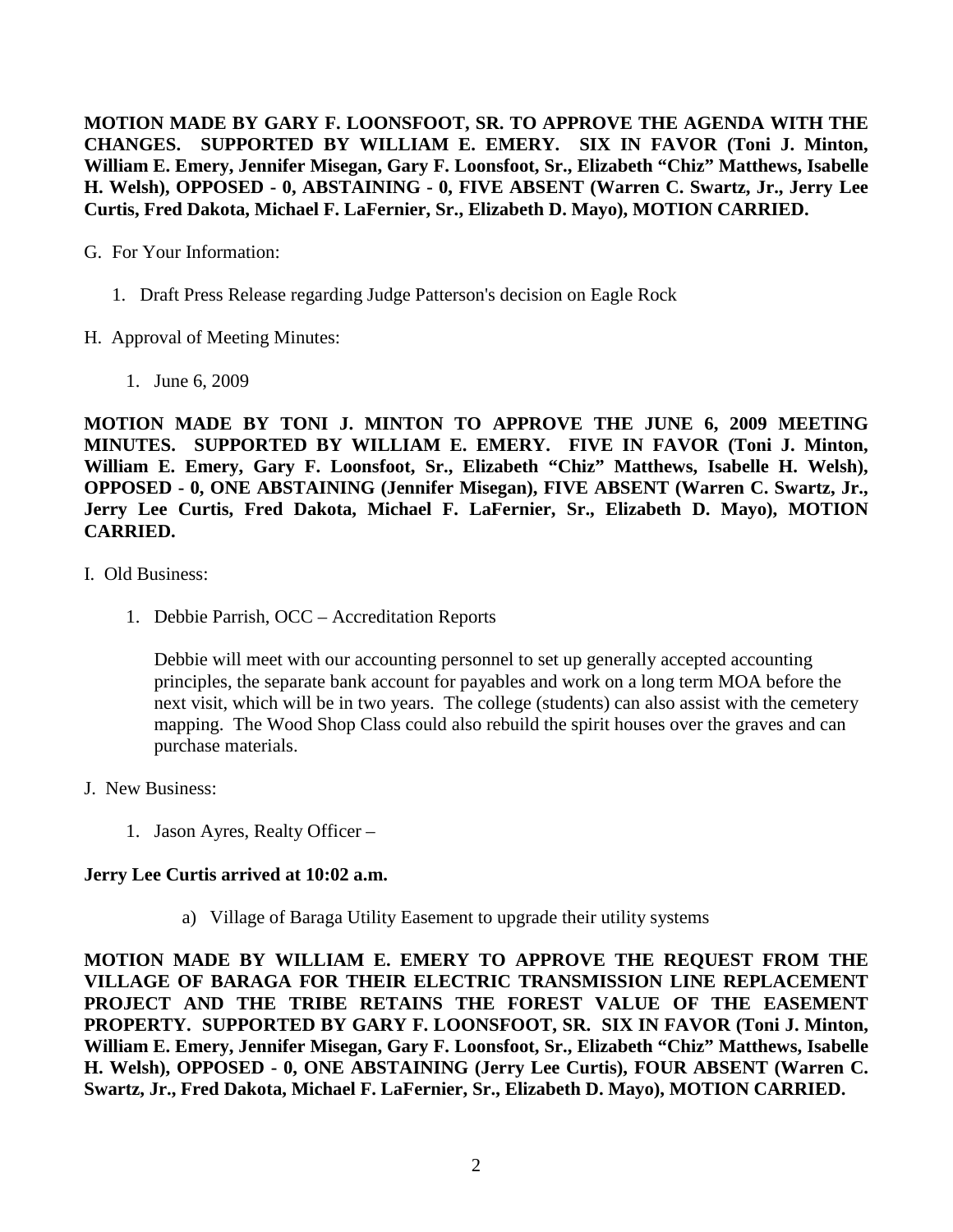b) Resolution KB-1709-2009 Indian Reservation Roads (IRR) Cooperative Agreement FY2009 Baraga County Road Construction Projects with the Baraga County Road Commission and the B.I.A.

**MOTION MADE BY GARY F. LOONSFOOT, SR. TO APPROVE RESOLUTION KB-1709- 2009 INDIAN RESERVATION ROADS (IRR) COOPERATIVE AGREEMENT FY2009 ROAD PROJECTS. SUPPORTED BY WILLIAM E. EMERY. SEVEN IN FAVOR (Toni J. Minton, William E. Emery, Jennifer Misegan, Jerry Lee Curtis, Gary F. Loonsfoot, Sr., Elizabeth "Chiz" Matthews, Isabelle H. Welsh), OPPOSED - 0, ABSTAINING - 0, FOUR ABSENT (Warren C. Swartz, Jr., Fred Dakota, Michael F. LaFernier, Sr., Elizabeth D. Mayo), MOTION CARRIED.**

c) Resolution KB-1710-2009 Charles W. Gauthier Recreational Lease

**MOTION MADE BY JENNIFER MISEGAN TO APPROVE RESOLUTION KB-1710-2009 CHARLIE GAUTHIER RECREATIONAL LEASE. SUPPORTED BY TONI J. MINTON. SEVEN IN FAVOR (Toni J. Minton, William E. Emery, Jennifer Misegan, Jerry Lee Curtis, Gary F. Loonsfoot, Sr., Elizabeth "Chiz" Matthews, Isabelle H. Welsh), OPPOSED - 0, ABSTAINING - 0, FOUR ABSENT (Warren C. Swartz, Jr., Fred Dakota, Michael F. LaFernier, Sr., Elizabeth D. Mayo), MOTION CARRIED.**

> d) Resolution KB-1711-2009 Cancels Daniel R. and Elizabeth H. Connor lease and grants Tanya M. Miller a Residential Lease (refers also to KB-1674-2009)

**MOTION MADE BY WILLIAM E. EMERY TO APPROVE RESOLUTION KB-1711-2009 CONNOR/MILLER SALE RESIDENTIAL LEASE. SUPPORTED BY GARY F. LOONSFOOT, SR. SEVEN IN FAVOR (Toni J. Minton, William E. Emery, Jennifer Misegan, Jerry Lee Curtis, Gary F. Loonsfoot, Sr., Elizabeth "Chiz" Matthews, Isabelle H. Welsh), OPPOSED - 0, ABSTAINING - 0, FOUR ABSENT (Warren C. Swartz, Jr., Fred Dakota, Michael F. LaFernier, Sr., Elizabeth D. Mayo), MOTION CARRIED.**

2. Susan LaFernier, Vice President – Letter of Request – Annual Christmas Bonus Benefits for Ontonagon County Members (26) from Kathleen F. Chapman. The Tobacco Ordinance 21B.604 was reviewed regarding net profits from the sale of tax free tobacco products by the community (members in Baraga and Marquette counties).

**MOTION MADE BY GARY F. LOONSFOOT, SR. TO TABLE THE REQUEST UNTIL AFTER THE BUDGET REVIEWS. SUPPORTED BY WILLIAM E. EMERY. SEVEN IN FAVOR (Toni J. Minton, William E. Emery, Jennifer Misegan, Jerry Lee Curtis, Gary F. Loonsfoot, Sr., Elizabeth "Chiz" Matthews, Isabelle H. Welsh), OPPOSED - 0, ABSTAINING - 0, FOUR ABSENT (Warren C. Swartz, Jr., Fred Dakota, Michael F. LaFernier, Sr., Elizabeth D. Mayo), MOTION CARRIED.**

The Council will discuss having a referendum vote of the people at this year's election to decide who should receive the Christmas Gift Check.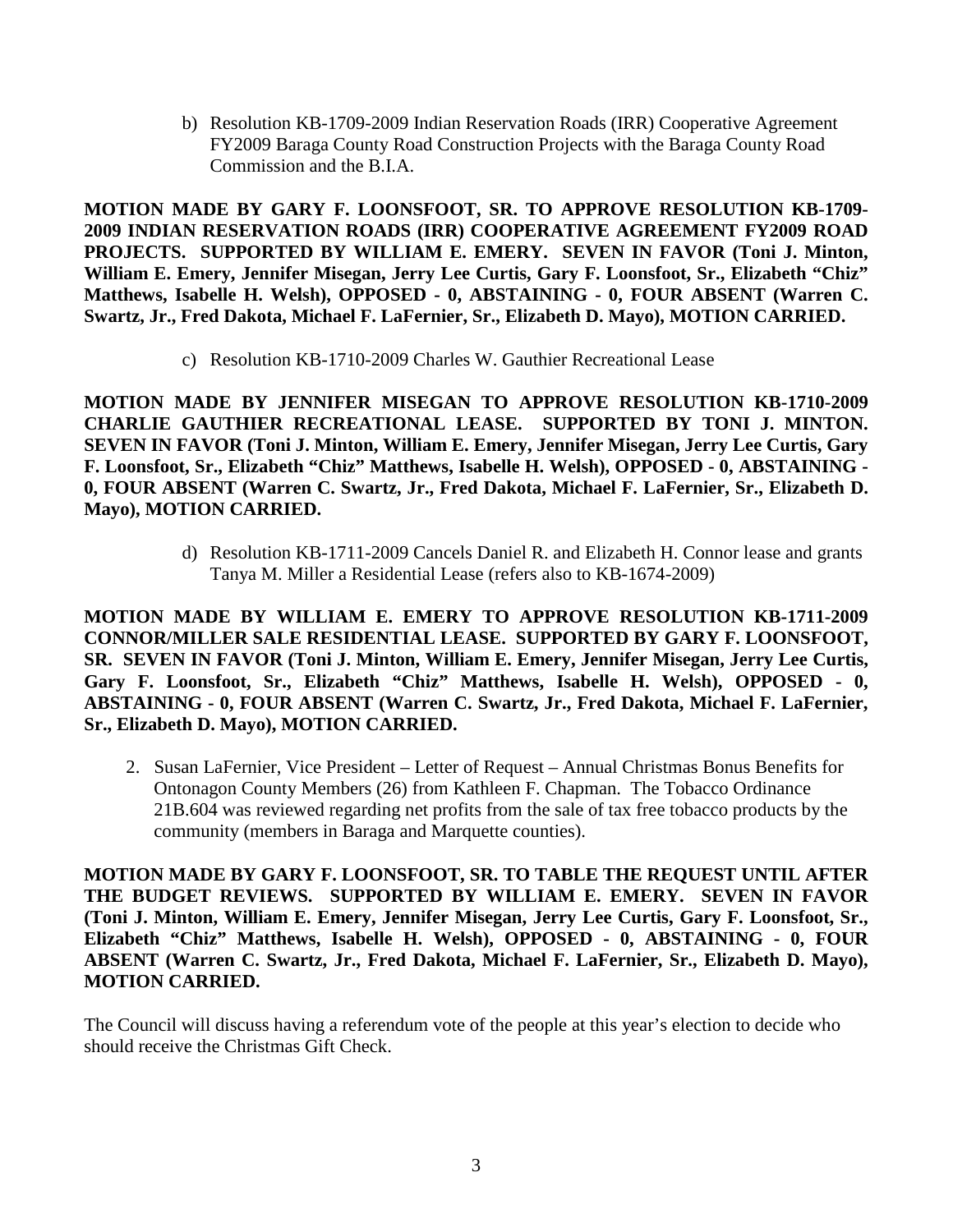- K. Closed Session:
	- 1. Francis LaPointe, CFO Enterprise Budgets Discussion [Open to KBIC Members]
	- 2. Gerry Mantila, Cultural Committee Chair/Christoph Geiger, Attorney Harlan Downwind Services Agreement
	- 3. Gregg Nominelli, Economic Developer
		- a) Budget Review [Open to KBIC Members]
		- b) Olympic Steel Lease
		- c) Comprehensive Economic Development Strategy of WUPPDR for Potential EDA Funding – Listing Projects
		- d) Tribal Corporation Code
	- 4. Derek "Deve" Sever, Radio Station Manager
		- a) Budget Review [Open to KBIC Members]
		- b) Birchfield Enterprises Contract Tower Painting Project
	- 5. Summer Cohen, TPHO [Postponed]
		- a) Liz Julio Transcribing Services Agreement
		- b) Cindy Stiles Paraprofessional Training Contract
	- 6. John Baker, Attorney

**MOTION MADE BY ELIZABETH "CHIZ" MATTHEWS TO GO INTO CLOSED SESSION AT 10:25 A.M. SUPPORTED BY WILLIAM E. EMERY. SEVEN IN FAVOR (Toni J. Minton, William E. Emery, Jennifer Misegan, Jerry Lee Curtis, Gary F. Loonsfoot, Sr., Elizabeth "Chiz" Matthews, Isabelle H. Welsh), OPPOSED - 0, ABSTAINING - 0, FOUR ABSENT (Warren C. Swartz, Jr., Fred Dakota, Michael F. LaFernier, Sr., Elizabeth D. Mayo), MOTION CARRIED.**

**Break: 10:26 a.m. – 10:44 a.m.**

**Fred Dakota arrived at 10:44 a.m.**

**Mike LaFernier, Sr. arrived at 11:11 a.m.**

**Gary Loonsfoot, Sr. returned from break at 11:17 a.m.**

**Mike LaFernier, Sr. left at 11:49 a.m.**

**Lunch: 12:40 – 1:47 p.m.**

**Elizabeth Mayo arrived at 1:47 p.m.**

**Jennifer Misegan left 2:20 – 3:19 p.m.**

**Fred Dakota left 2:30 – 3:02 p.m.**

**Gary Loonsfoot, Sr. left at 2:41 p.m.**

**Break: 3:03 – 3:13 p.m.**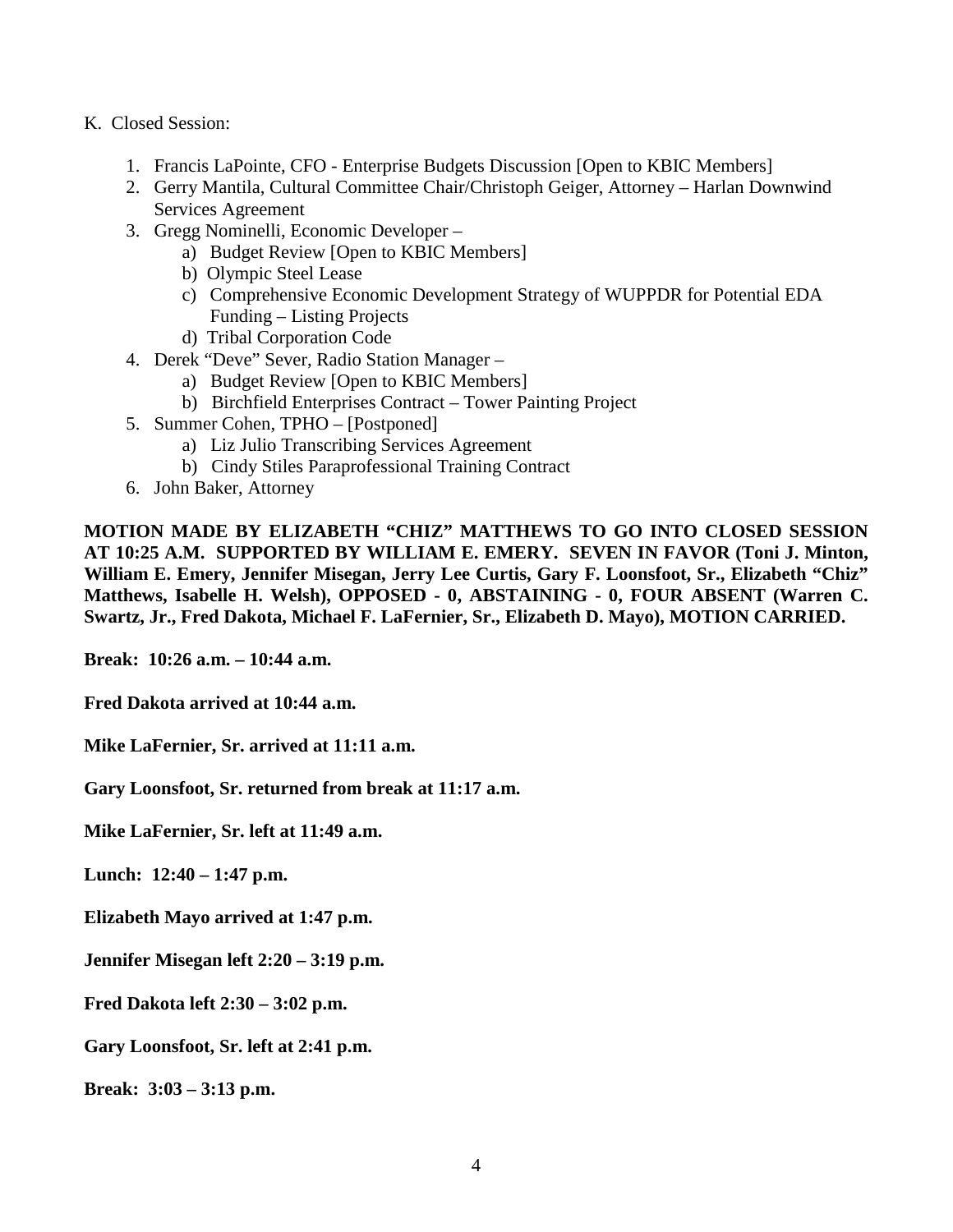**MOTION MADE BY WILLIAM E. EMERY TO GO INTO OPEN SESSION AT 4:40 P.M. SUPPORTED BY FRED DAKOTA. EIGHT IN FAVOR (Toni J. Minton, William E. Emery, Jennifer Misegan, Jerry Lee Curtis, Fred Dakota, Elizabeth "Chiz" Matthews, Elizabeth D. Mayo, Isabelle H. Welsh), OPPOSED - 0, ABSTAINING - 0, THREE ABSENT (Warren C. Swartz, Jr., Michael F. LaFernier, Sr., Gary F. Loonsfoot, Sr.), MOTION CARRIED.**

Kevin Birchfield Services Agreement – Prepare, paint, inspect, and re-lamp the radio station (KBIC) Guyed Tower on Paradise Road, Houghton, MI

**MOTION MADE BY FRED DAKOTA TO APPROVE THE SERVICES AGREEMENT WITH KEVIN BIRCHFIELD IN THE AMOUNT OF \$4,700.00. SUPPORTED BY ELIZABETH D. MAYO. EIGHT IN FAVOR (Toni J. Minton, William E. Emery, Jennifer Misegan, Jerry Lee Curtis, Fred Dakota, Elizabeth "Chiz" Matthews, Elizabeth D. Mayo, Isabelle H. Welsh), OPPOSED - 0, ABSTAINING - 0, THREE ABSENT (Warren C. Swartz, Jr., Michael F. LaFernier, Sr., Gary F. Loonsfoot, Sr.), MOTION CARRIED.**

Harlan Downwind Renewal Services Agreement – 3 years

**MOTION MADE BY JENNIFER MISEGAN TO APPROVE THE SERVICES AGREEMENT WITH HARLAN DOWNWIND FOR TRADITIONAL TEACHINGS, CEREMONIES AND HEALING. SUPPORTED BY TONI J. MINTON. EIGHT IN FAVOR (Toni J. Minton, William E. Emery, Jennifer Misegan, Jerry Lee Curtis, Fred Dakota, Elizabeth "Chiz" Matthews, Elizabeth D. Mayo, Isabelle H. Welsh), OPPOSED - 0, ABSTAINING - 0, THREE ABSENT (Warren C. Swartz, Jr., Michael F. LaFernier, Sr., Gary F. Loonsfoot, Sr.), MOTION CARRIED.**

Western Upper Peninsula Planning & Development Regional (WUPPDR) Economic Development Administration (CEDS) List – Serves as a model for the economic development of the Western U.P. Region for possible funding.

**MOTION MADE BY FRED DAKOTA TO APPROVE THE WUPPDR CEDS LIST AS PRESENTED. SUPPORTED BY WILLIAM E. EMERY. SEVEN IN FAVOR (Toni J. Minton, William E. Emery, Jerry Lee Curtis, Fred Dakota, Elizabeth "Chiz" Matthews, Elizabeth D. Mayo, Isabelle H. Welsh), ONE OPPOSED (Jennifer Misegan), ABSTAINING - 0, THREE ABSENT (Warren C. Swartz, Jr., Michael F. LaFernier, Sr., Gary F. Loonsfoot, Sr.), MOTION CARRIED.**

Jennifer Misegan stated her opposition: She would have liked to have more information on the Baraga County Economic Development Office.